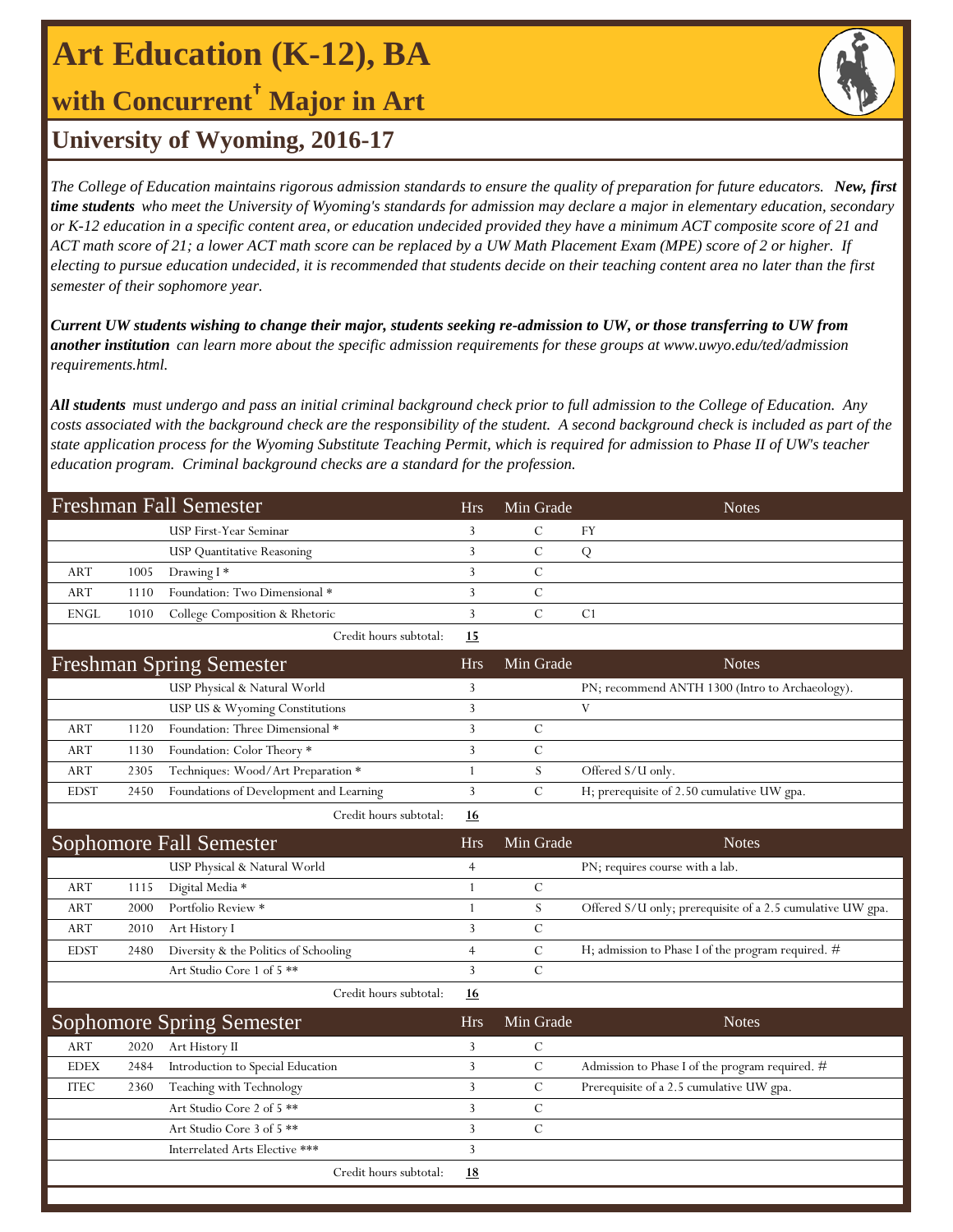# **Art Education (K-12), BA**

# **with Concurrent† Major in Art**



## **University of Wyoming, 2016-17**

|             |      | <b>Junior Fall Semester</b>               | <b>Hrs</b>     | Min Grade      | <b>Notes</b>                                                 |
|-------------|------|-------------------------------------------|----------------|----------------|--------------------------------------------------------------|
| <b>ART</b>  | 3510 | Printmaking I                             | 3              | C              |                                                              |
| <b>EDST</b> | 3550 | <b>Educational Assessment</b>             | $\overline{2}$ | $\overline{C}$ | Prerequisite of a 2.75 cumulative UW gpa.                    |
|             |      | Art Studio Core 4 of 5 **                 | 3              | $\mathcal{C}$  |                                                              |
|             |      | Art Studio Core 5 of 5 **                 | 3              | $\mathcal{C}$  |                                                              |
|             |      | Art History Upper Division Elective       | 3              | $\mathcal{C}$  |                                                              |
|             |      | Credit hours subtotal:                    | <u>14</u>      |                |                                                              |
|             |      | <b>Junior Spring Semester</b>             | <b>Hrs</b>     | Min Grade      | <b>Notes</b>                                                 |
| <b>EDST</b> | 3000 | Teacher as Practitioner                   | 6              | $\mathbf C$    | C2; admission to Phase II of the program required. #         |
|             |      | Art Studio Upper Division Elective 1 of 3 | 3              | $\mathcal{C}$  |                                                              |
|             |      | Art History Upper Division Elective       | 3              | $\mathcal{C}$  |                                                              |
|             |      | Elective                                  | 3              |                |                                                              |
|             |      | Credit hours subtotal:                    | <u>15</u>      |                |                                                              |
|             |      | <b>Senior Fall Semester</b>               | <b>Hrs</b>     | Min Grade      | <b>Notes</b>                                                 |
| <b>EDSE</b> | 3272 | Methods I: Art Education K-12             | 3              | $\mathcal{C}$  | Admission to Phase IIIa of the program required. #           |
| <b>EDSE</b> | 4272 | Methods II: Art Education K-12            | $\overline{4}$ | C              | C3; admission to Phase IIIa of the program required. $#$     |
|             |      | Art Studio Upper Division Elective 2 of 3 | 3              | $\mathcal{C}$  |                                                              |
|             |      | Art Studio Upper Division Elective 3 of 3 | 3              | $\mathcal{C}$  |                                                              |
|             |      | Credit hours subtotal:                    | 13             |                |                                                              |
|             |      | <b>Senior Spring Semester</b>             | <b>Hrs</b>     | Min Grade      | <b>Notes</b>                                                 |
| <b>EDEL</b> | 4500 | Residency in Teaching (elementary)        | 8              | S              | Admission to Phase IIIb of the program; offered $S/U$ only.# |
| <b>EDSE</b> | 4500 | Residency in Teaching (secondary)         | 8              | S              | Admission to Phase IIIb of the program; offered S/U only. #  |
|             |      | Credit hours subtotal:                    | <u>16</u>      |                |                                                              |
|             |      | <b>TOTAL CREDIT HOURS:</b>                | 123            |                |                                                              |

This is a guide for course work in the major; actual course sequence may vary by student. Please refer to the online student degree evaluation, and consult with an academic advisor. • Not all courses are offered every semester and some electives may have prerequisites. Students should review the course descriptions in the *University Catalog* and consult with their academic advisor to plan accordingly.

### **University of Wyoming requirements:**

Students must have a minimum cumulative GPA of 2.0 to graduate. • Students must complete 42 hours of upper division (3000-level or above) coursework, 30 of which must be from the University of Wyoming. • Courses must be taken for a letter grade unless offered only for S/U. • University Studies Program (USP) Human Culture (H) and Physical & Natural World (PN) courses must be taken outside of the major subject, but can be cross-listed with the major.

### **College of Education requirements:**

This plan assumes student college readiness. Students should be able to start taking 1000-level courses the first semester of college. All major content courses must be completed with a grade of C or higher. Grades of C- or lower will not satisfy this requirement.